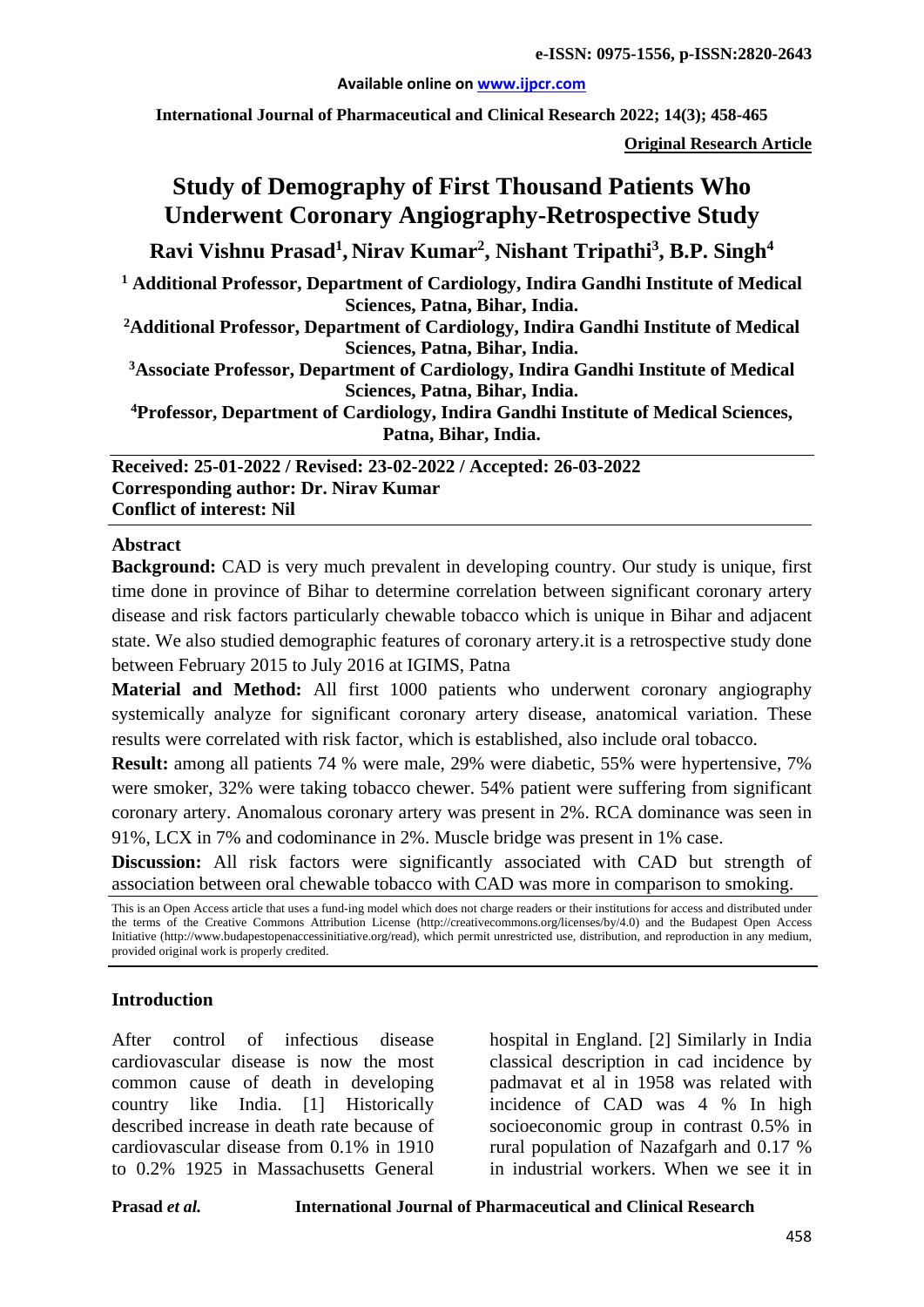recent prospect [3] gupta et el has claim in 2009 that India is large and socioeconomically diverse country, there could be evidence of all stage of their transition in the country.one important observation by [4] Harikrisnan s et was regarding western population only 23 % CVD occur before age of 70 years, in India this number is 52 %. So, incidence of CVD was much earlier then western population. There is enough evidence in favor of increase mayhem by cardiovascular disease as reported by registrar general of India that CHD led to 17% of total deaths and 26% of adult deaths in 2001-2003, which increased to 23% of total and 32 % of adult death in 2010-2013. [5] When we compare overall cardiovascular contribution 28.1% of total death as 14.1%of total disability adjusted life-years in India in 2016 compare with 15.2 and 6.9% respectively in 1990. So, burden almost double in 16 years. [6] It was being observe that ischemic heart disease is most leading cause of death in top 15 case of death. DALY {disability adjusted life span} rate because of ischemic heart disease is more in urban area. [3] India is witnessing rapid economic growth leading to increase incidence of coronary artery disease but because of vast nature of the country and economical diversity in the society, there is sizable population of poor, India is passing through different epidemiological transitions. Stage of receding pandemics, degenerative and manmade diseases and delayed degenerative diseases can be seen in the same population. There is wide intra-state variation in economy and healthcare is present. Bihar is best example of economic diversity in India because of relatively weaker economic condition and health infrastructure. So Coronary heart disease is the predominant cause of death in India. [7] Symptom of CHD arises 5 to 10 years earlier in India than in western Europe and Latin American countries. we Indian suffer onslaught of CHD early in life, economically most productive years.

Coronary artery disease is taking epidemic proportion because of economical growth, lack of physical activity, smoking, DM, undiagnosed poorly controlled blood pressure associated with other risk factors of coronary heart disease. In epidemiological diagnosis of coronary artery disease and its correlation with risk factor is usually based on noninvasive tests. In present study, we correlate coronary heart disease with risk factor based on gold standard diagnostic coronary angiography. [8] First coronary angiography done accidently by dr F Mason sone, on 30 oct 1958 and has changed the diagnosis and management of CAD dramatically.

Apart from established risk factors chewable tobacco is not thoroughly studied as a risk factor for CAD. Its use varies in different part of world in terms of quality, refinements and quantity. In Bihar it is commonly taken in form raw tobacco leaf with lime and kept between gum and lower lip for hours and called as khaini. It is frequently taken by lower and middle class and some time by upper class also. Consumption is socially accepted, frequently share by each other during social gathering. Other form of smokeless tobacco intake is gutka, gul and Jarda.

# **Material and Methods**

It is a retrospective study done between February 2015 to July 2016. After taking permission from ethical committee of Indra Gandhi Institute of Medical Sciences (IGIMS), the first thousand patients who underwent coronary angiography were studied. All the patient's records were evaluated, and all the patients were telephonically interviewed regarding risk factor. The angiography CD was reviewed by 2 independent operators.

Only those patients were excluded from the study in which telephonic interview was not possible or records were incomplete. [10,11] Coronary stenosis equal to or greater than 70%-80% were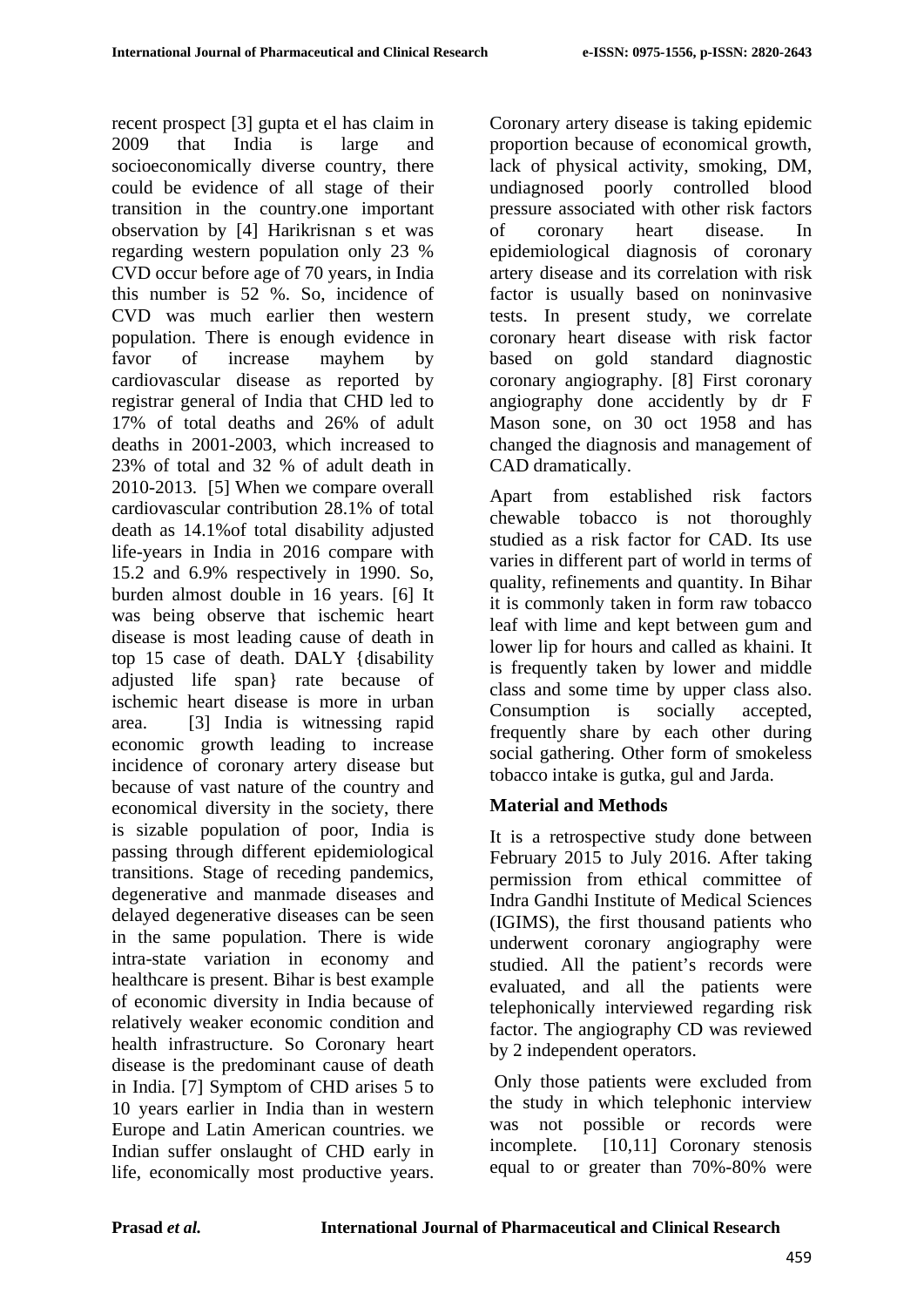considered as significant coronary artery disease. anomalous coronary artery, muscle bridge, dominance pattern of coronary artery was also studied. All patient's record was evaluated as well as telephonically cross check for [9] risk factors of CAD like hypertension, diabetes, smoking and smokeless tobacco like khaini, gul, jarda. We took smoking and smokeless chewable tobacco separately. For with smoking and chewable tobacco, only those persons were labeled who were taking it frequently on daily basis and addicted with it. For hypertension only those persons were considered who were taking antihypertensive or blood pressure was constantly above 140/90 during hospital

stay. diagnosis of diabetes was considered if someone is taking antidiabetic drug or meet WHO criteria for type 2 diabetes.

Data analysis- data was express in number and percentage. Mean, median was derived. Analysis of data was done with chi square test, T test. P value was derived. Odd ratio was calculated. Strength of association with risk factors was derived. Statical analysis was done with SPSS software.

## **Result**

In our Retrospective study in total 1000 patients, 744 persons were male and 256 were female. After assessment of angiographic CD Total 543 patients were suffering from significant disease.





When we consider it sex wise Among total 744 male 439 were suffering from significant disease and among 256 female 104 were suffering from significant disease.

Total number of diabetes patients in the study were 297 and 203 diabetes were suffering from significant disease. In our study, hypertensive patients were 552 and361 hypertensive patients were suffering from significant disease.

71 persons were smoker, which is 7.1 % of total patients and 46 were suffering from significant disease.

328 patients were taking tobacco which form 32.8 % of total group. 213 person who were taking smokeless tobacco had significant disease.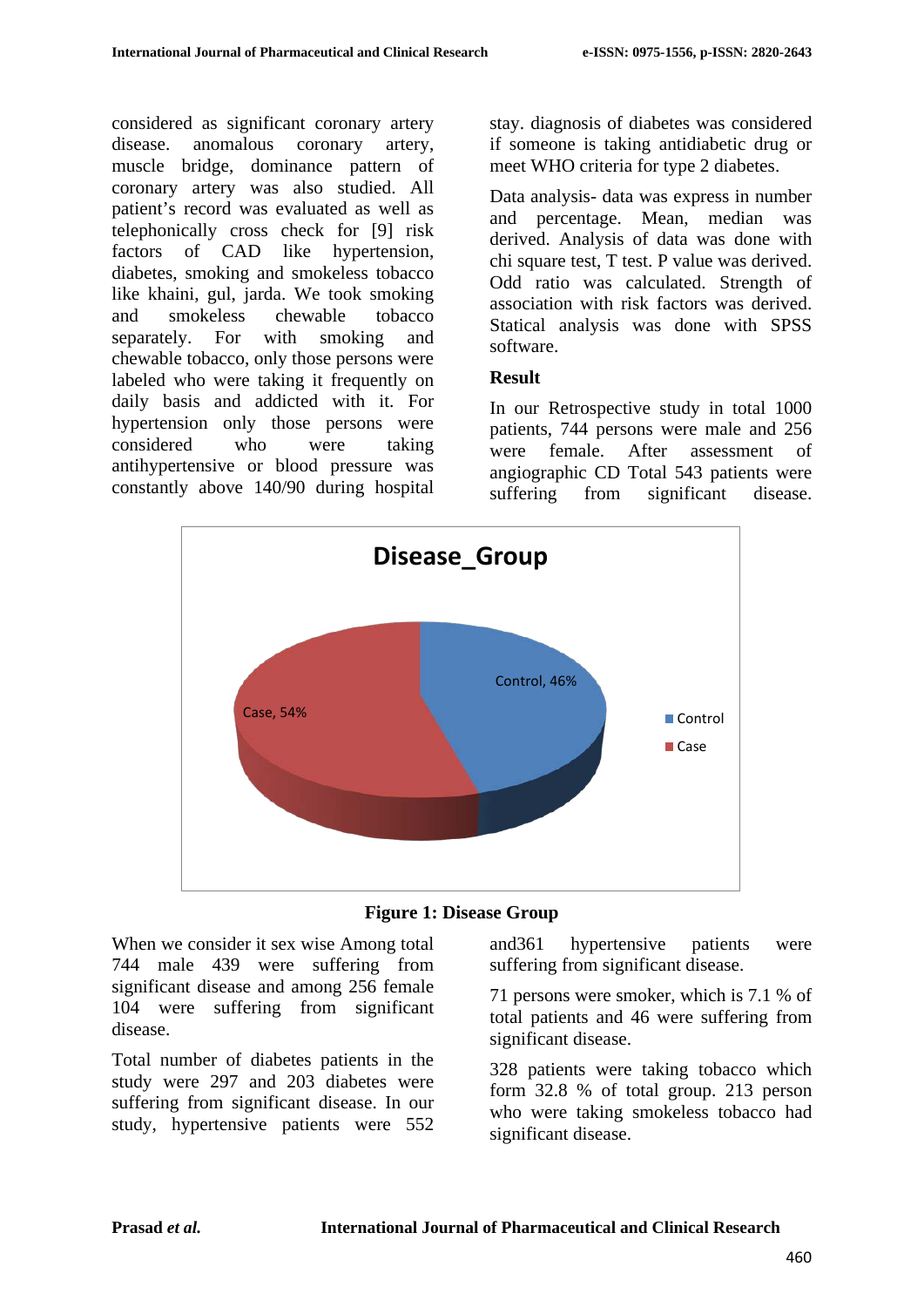





**Figure 3: Tobacco, non tobacco, smokers and non snokers.**



**Figure 4: Diabetic, non-diabetic, hypertensive and non-hypertensive patients**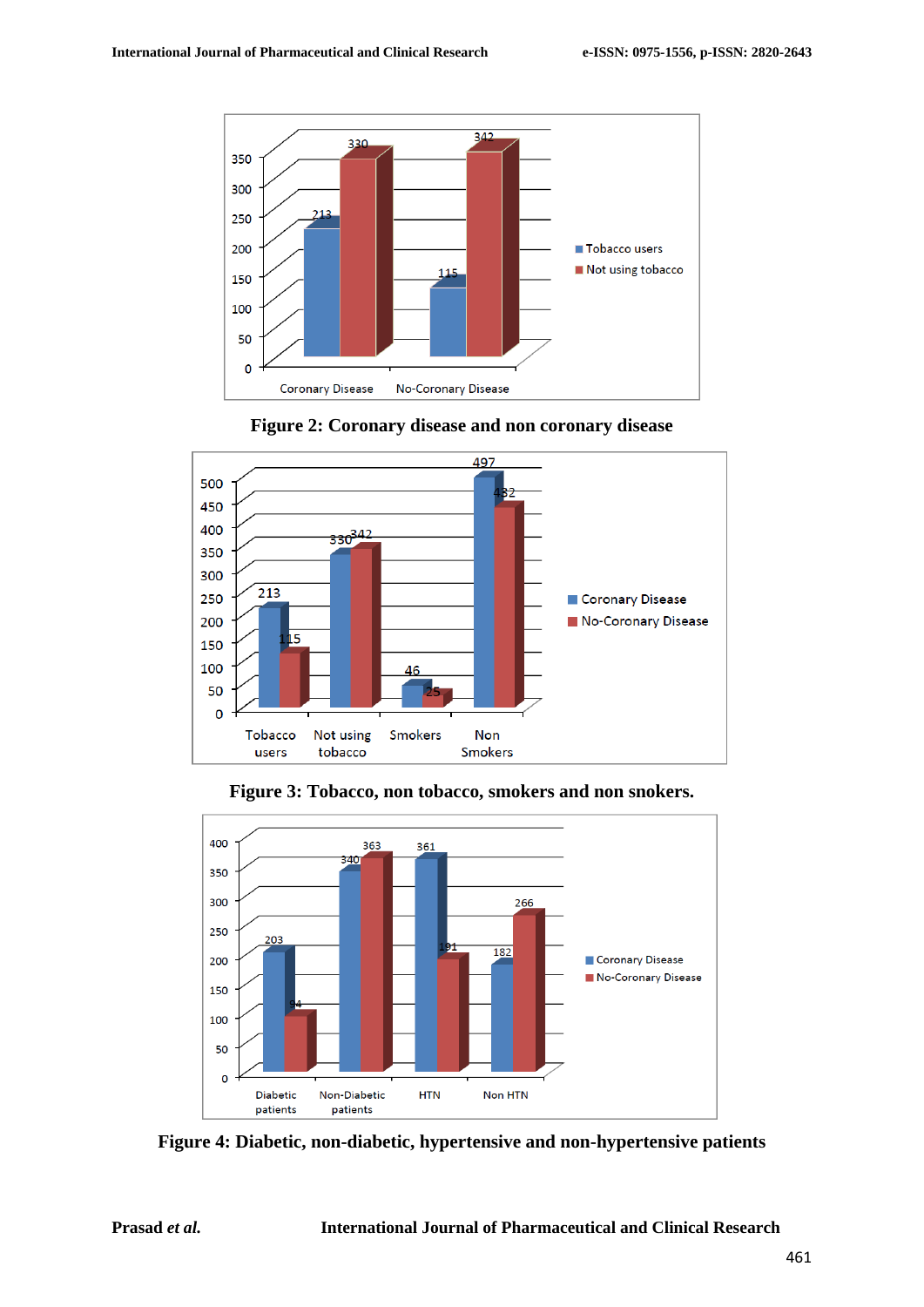

**Figure 5: Anomalous**

After applying angelini criteria over all of anomalous artery incidence was 2%.

91% of patients RCA was dominant and 7% LCX artery and in 2% codominant system was present.



## **Figure 6: Dominant**

After taking all risk factors odd ratio was estimated. All risk factors were significantly associated with coronary artery disease. strength of association

between risk factor and significant coronary artery disease was highest with<br>hypertension, diabetes, tobacco and diabetes, tobacco and smoking in decreasing order.

Variables in the Equation

|              |            | B        | S.E.  | Wald   | df    | Sig.  | Exp(B) | 95.0% C.I.for EXP(B) |       |
|--------------|------------|----------|-------|--------|-------|-------|--------|----------------------|-------|
|              |            | Lower    | Upper | Lower  | Upper | Lower | Upper  | Lower                | Upper |
| Step<br>1(a) | DM(1)      | .751     | .152  | 24.263 |       | .000  | 2.119  | 1.572                | 2.857 |
|              | HTN(1)     | .988     | .136  | 53.081 |       | .000  | 2.685  | 2.059                | 3.503 |
|              | Smoking(1) | 253      | .277  | .832   |       | .362  | 1.288  | .748                 | 2.218 |
|              | Tobacco(1) | .694     | .150  | 21.413 |       | .000  | 2.001  | 1.492                | 2.684 |
|              | Constant   | $-0.814$ | .118  | 47.168 |       | .000  | .443   |                      |       |

a Variable(s) entered on step 1: DM, HTN, Smoking, Tobacco.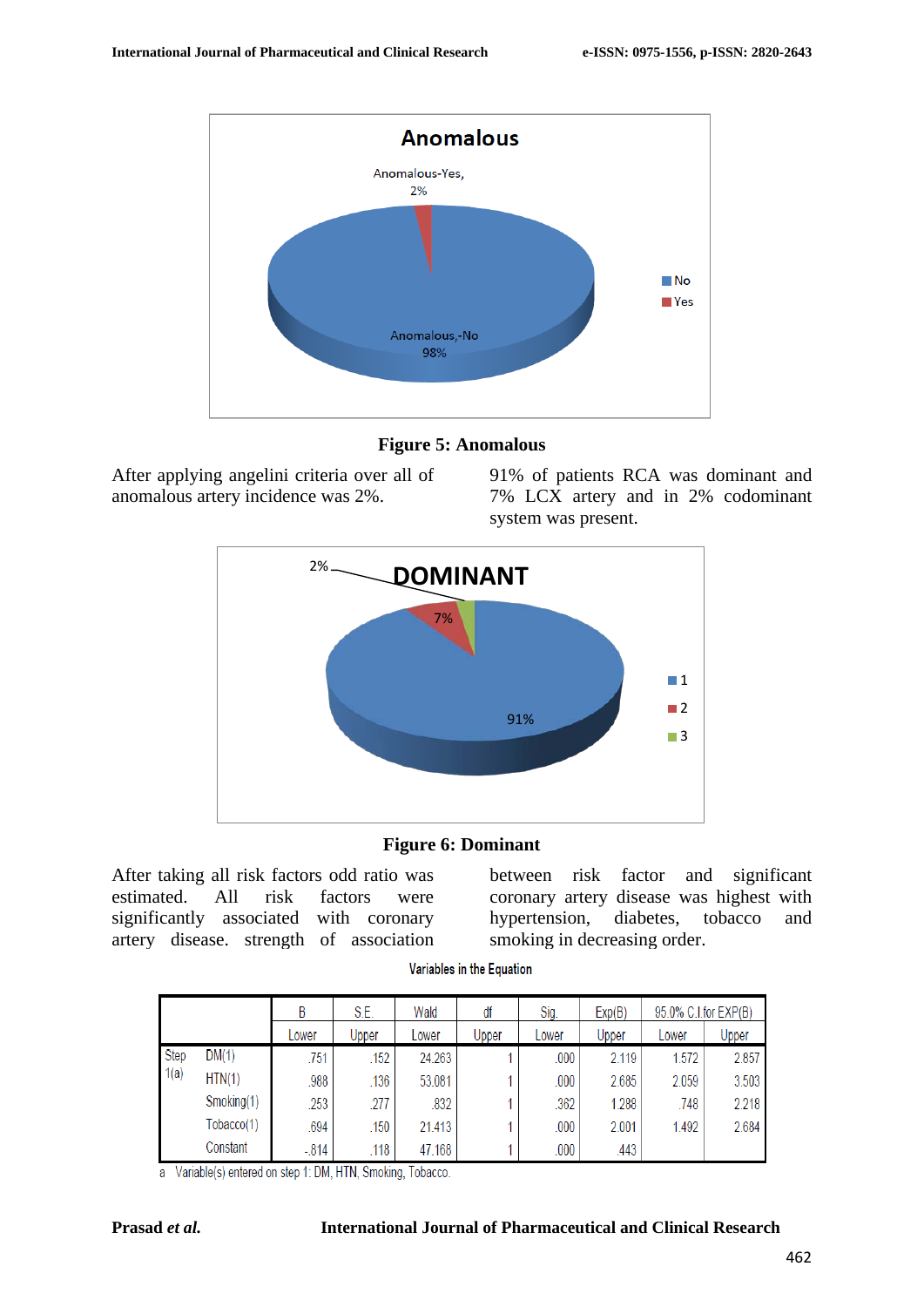

**Figure 7: Variables in equations** 

#### **Discussion**

In first 1000 patients' percentage of female was 25.6%. however in similar type of study [12,13] participation of female patient was in between 14-30%. This may be because of under reporting, less awareness, less referral, weaker socioeconomic condition, high threshold among cardiologist for invasive test in female.

Anomalous artery was present in 2 % of case. Incidence of anomalous artery varies between 0.8- 8.4%. in our study presence of anomalous artery was within range of other study12. Similarly, RCA was dominant in 91%, LCX dominance in 7% and codominance in 2%. RCA dominance was slightly high when we compare it with contemporary study 12.

muscle bridge was seen in 1% of case. Incidence of muscle bridge was similar to other study 12.

Some of the establish risk factors were also studied like hypertension, diabetes, smoking. smokeless tobacco was also included in our study. Smokeless tobacco is very commonly used in province of Bihar and surprisingly 32.8 % patients were taking smokeless tobacco in this study. Although our institute cater middle class and lower middle class income group. In the same time number of smokers in our study was 7.8 % only. [14] Prevalence of smoking and smokeless tobacco was similar to GATS data regarding India. Smokeless tobacco is freely available in Bihar, relatively cheap, free from any regulation on sale and related with cultural association of consumption during gathering. It is consumed most commonly in form of khaini. khaini is consumption of tobacco leaf with quick lime. Khaini is put between lower lip and gum. other form of consumption is gul, jarda, gutkha. Smokeless tobacco is clearly associated with oral cancer. Association of tobacco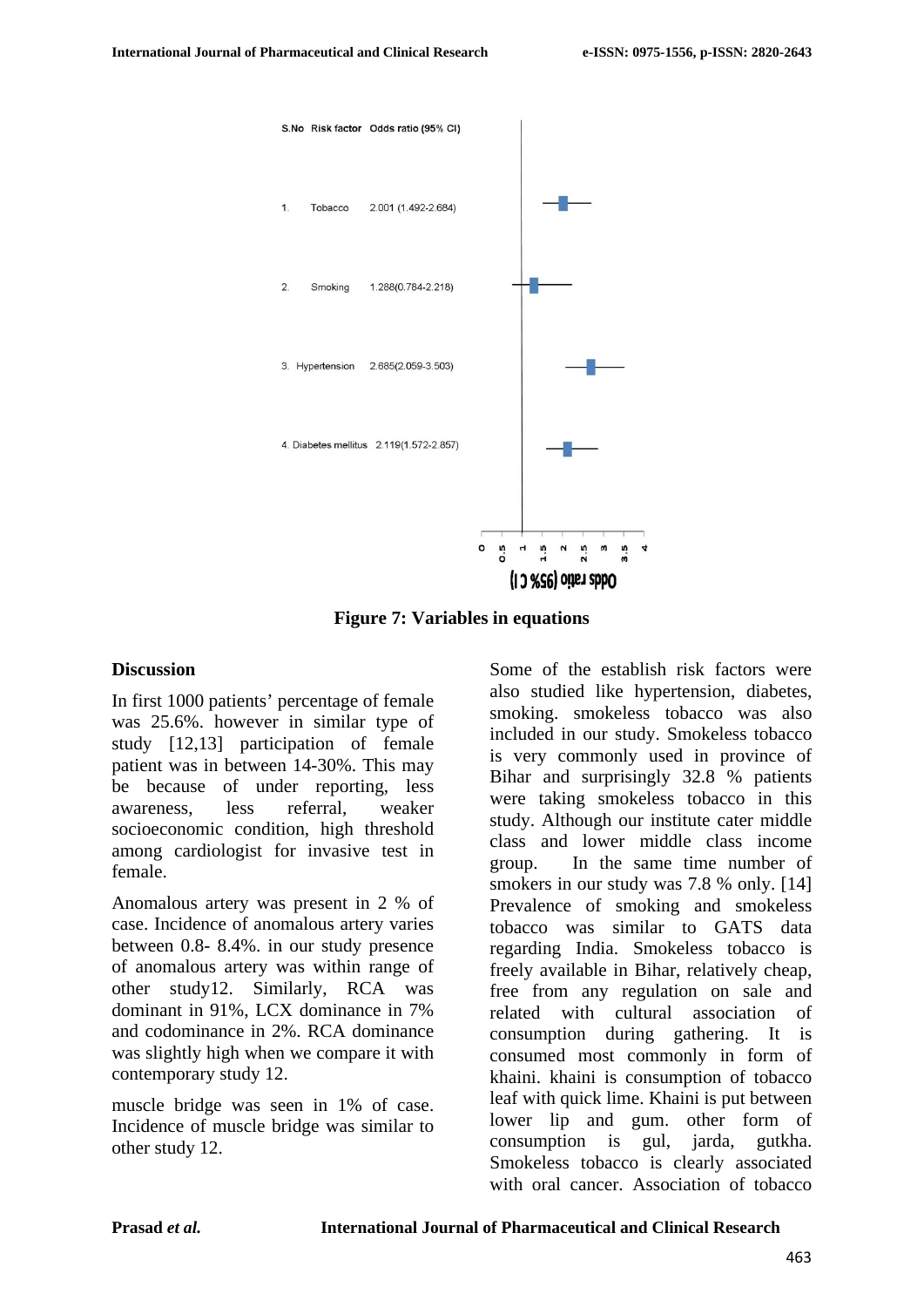with coronary artery disease is controversial. One large Swedish study [15] in which smokeless tobacco was studied failed to show any significant association with cv mortality. similarly, according to [16] hergens et al snuf tobacco was not associated with increase cardiovascular mortality. In another large study by [17] Henley et al showed that significantly increase heart rate was associated with cv mortality among smokeless tobacco users. In meta-analysis of these [18] study failed to show any significant association between smokeless tobacco and cv mortality. In sub analysis of [19] INTERHEART study smokeless tobacco was significantly associated with risk of first MI. [20]

in our study smokeless tobacco was strongly associated with significant coronary artery disease. Strong Association may be because of heavy consumption, spit type of tobacco, unrefined variety, longer duration of use and unhealthy lifestyle in tobacco user. Majority of these user belong to low socioeconomic group, usually start taking tobacco in early age. They use to take tobacco under lip during day time and surprisingly some sleep with chewing tobacco. There is no social taboo attach with it.

Our study is unique in the sense that no similar study done in Bihar. In our knowledge no study done worldwide which correlate significant coronary artery disease angiographically with smokeless tobacco of spiting type. One interesting fact is majority of tobacco user is from economically weaker class, as our institute is government organization and treated people from economically deprived class. This is CAD paradox in which poor people get affected contrary to established fact may be because of smokeless tobacco.

Conclusion- other than established risk factor of CAD, we found significant coronary artery disease was associated with smokeless tobacco. Although it is retrospective study, and it is difficult to established amount of tobacco consumed with extent of coronary artery disease. There is also limitation of visual assessment of coronary artery disease and nonsignificant artery stenosis was also omitted. Large prospective study requires to further clarify the fact which arise from this study and prevent CAD epidemic which is now affecting the poor also.

# **Funding: No**

## **Ethical committee: approved**

## **References**

- 1. Heart disease and disorder in new England Paul D white, American heart journal, volume 3,issue 3, Feb 1928,page302-318
- 2. Padmavat S, Gupta S and pantule G V A Dietary fat, serum cholesterol level and incidence of atherosclerosis and hypertension in delhi, Indian J M Research 46,245,1958
- 3. Gupta R, Gupta K D, Coronary heart disease in low socioeconomic state subject in india as evolving epidemic. Indian heart journal 2009, 61, 358-67
- 4. Harikrishnan S, Leeder S, Huffman M, Jemon P, Prabhakar D, A Race against time, the challenge of cardiovascular disease in developing economies, 2nd ed, New Delhi, India, New Delhi centre for chronic disease control 2014
- 5. Lancet global health December 01,2018:6, issue 12, e1339-51
- 6. National burden estimate of healthy life lost in India, 2017analysis using direct mortality data and indirect disability data Lancet, Global health 2019, e1675-84
- 7. Prabhakaran D, Singh K. premature coronary heart disease risk factor and reducing the CHD burden in India. Indian J med res. 2001; 134:8-9
- 8. Modern concepts of cardiovascular disease, 31 (1962), pp. 735-738.
- 9. Effect of potentially modifiable risk factors associated with myocardial infarction in 52 countries {the